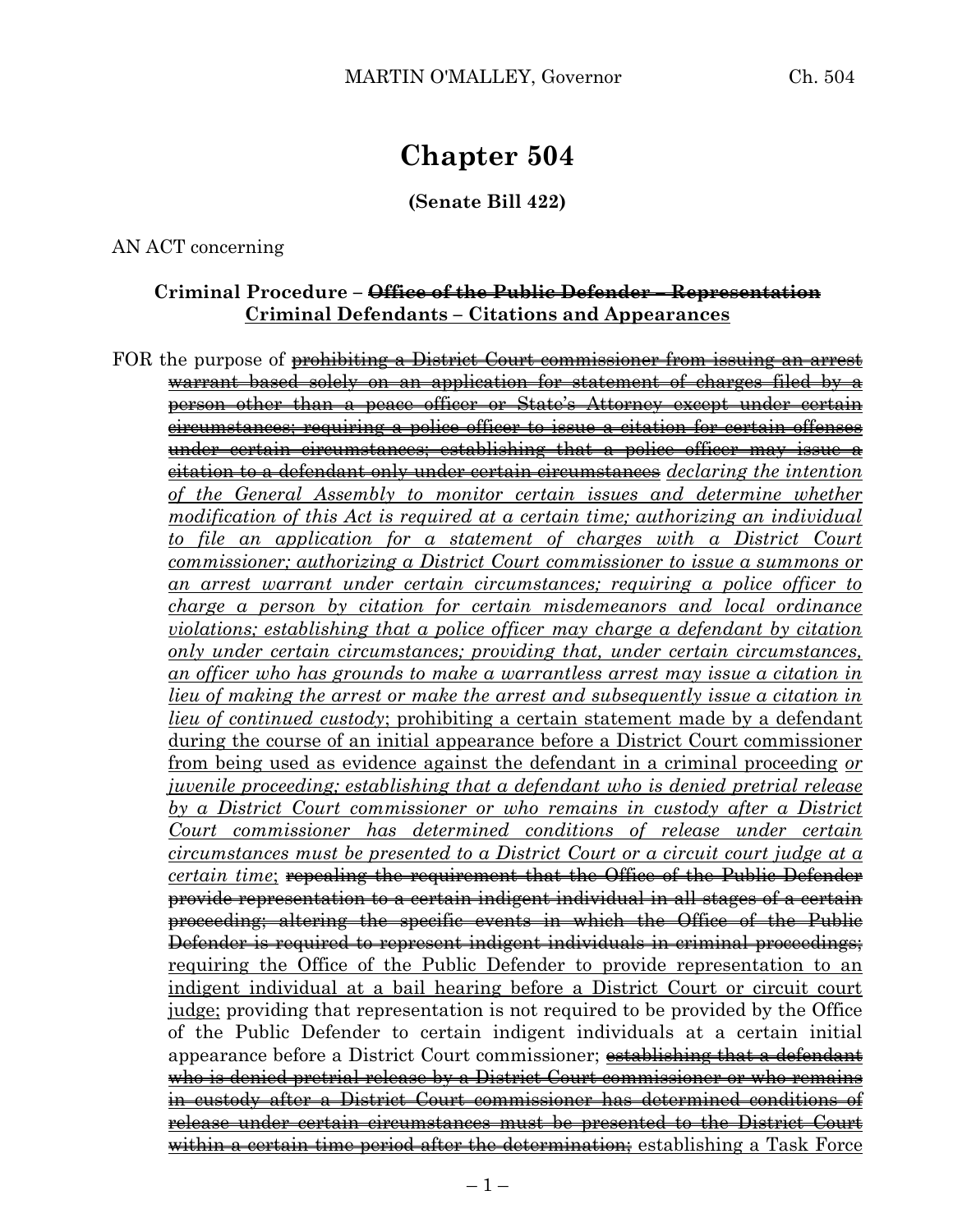to Study the Laws and Policies Relating to Representation of Indigent Criminal Defendants by the Office of the Public Defender; providing for the membership and duties of the Task Force; providing for the designation of a chair of the Task Force; requiring the Department of Legislative Services to provide staff for the Task Force; prohibiting members of the Task Force from receiving compensation; authorizing a member to receive certain reimbursement; requiring the Task Force to report its findings and recommendations to the Governor and the General Assembly on or before  $\triangle$  certain  $\triangle$  *dates; providing for the application of certain provisions of this Act; requiring certain law enforcement officers to record certain information pertaining to the issuance of certain citations; requiring the Police Training Commission and the Maryland Statistical Analysis Center (MSAC), in consultation with the Administrative Office of the Courts, to develop a certain format for the recording of certain data and to develop certain procedures relating to the compilation and submission of certain data on or before a certain date; requiring the Police Training Commission to develop certain guidelines for certain data collection and a certain model policy relating to citations; requiring the MSAC to analyze certain data based on a methodology developed in conjunction with the Police Training Commission; requiring the MSAC to make certain reports to the General Assembly, the Governor, and law enforcement agencies; requiring law enforcement agencies to adopt certain policies regarding the issuance of certain citations; defining certain terms; providing for the application of certain provisions of this Act*; providing for the termination of a certain provision *of certain provisions* of this Act; making this Act an emergency measure; providing for the effective date of a certain provision of this Act; and generally relating to representation by the Office of the Public Defender *citations for and appearances by criminal defendants*.

BY repealing and reenacting, with amendments,

Article – Courts and Judicial Proceedings Section 2–607 Annotated Code of Maryland (2006 Replacement Volume and 2011 Supplement)

BY adding to

Article – Courts and Judicial Proceedings Section 10–922 Annotated Code of Maryland (2006 Replacement Volume and 2011 Supplement)

BY repealing and reenacting, with amendments, Article – Criminal Procedure Section 4–101 and 16–204 Annotated Code of Maryland (2008 Replacement Volume and 2011 Supplement)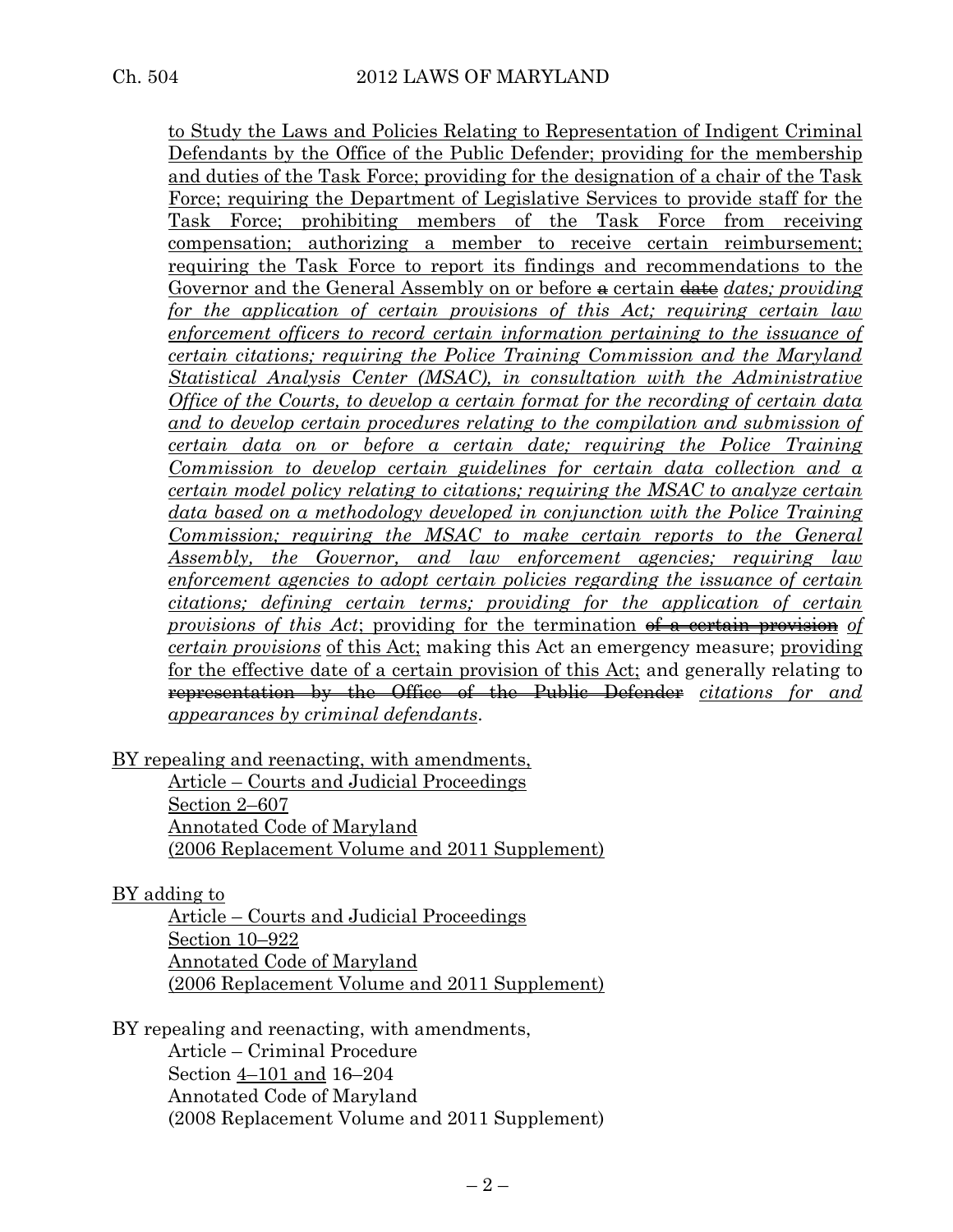BY adding to

Article – Criminal Procedure Section *4–101.1 and* 5–215 Annotated Code of Maryland (2008 Replacement Volume and 2011 Supplement)

## Preamble

WHEREAS, The recent court decision in DeWolfe v. Richmond established the right of indigent defendants to counsel at bail proceedings in the State; and

WHEREAS, In 2011, over 170,000 people appeared before a District Court commissioner in the State where their liberty was subject to restriction and over 70,000 of them were granted release on personal recognizance without the benefit of the presence of counsel; and

WHEREAS, A defendant who is not represented at a bail proceeding must speak to secure his freedom and thereby risk self–incrimination and prejudice to rights; and

WHEREAS, Many defendants cannot afford bail set at even a low amount of \$100 and some wait in jail for weeks before a court appearance for misdemeanor crimes; and

WHEREAS, Unnecessary pretrial detention has a severely disproportionate racial impact and major social costs; and

WHEREAS, Implementation of the changes called for by the DeWolfe decision will be extremely costly at a time when the State is already struggling with revenue shortfalls; and

WHEREAS, Alternatives to the incarceration of indigent individuals can reduce expenses to the State and local government without sacrificing public safety; and

WHEREAS, Altering the charging process for some misdemeanor crimes will improve the current administration of justice while also preserving the rights of indigent defendants, now, therefore,

*SECTION 1. BE IT ENACTED BY THE GENERAL ASSEMBLY OF MARYLAND, That it is the intent of the General Assembly to continue to monitor the issues relating to representation of indigent defendants and to determine whether modification of this Act is required during the 2015 session of the General Assembly or earlier if an appellate court issues a decision related to the relevant issues in DeWolfe v. Richmond or the Task Force established under Section 4 of this Act issues its report and recommendations.*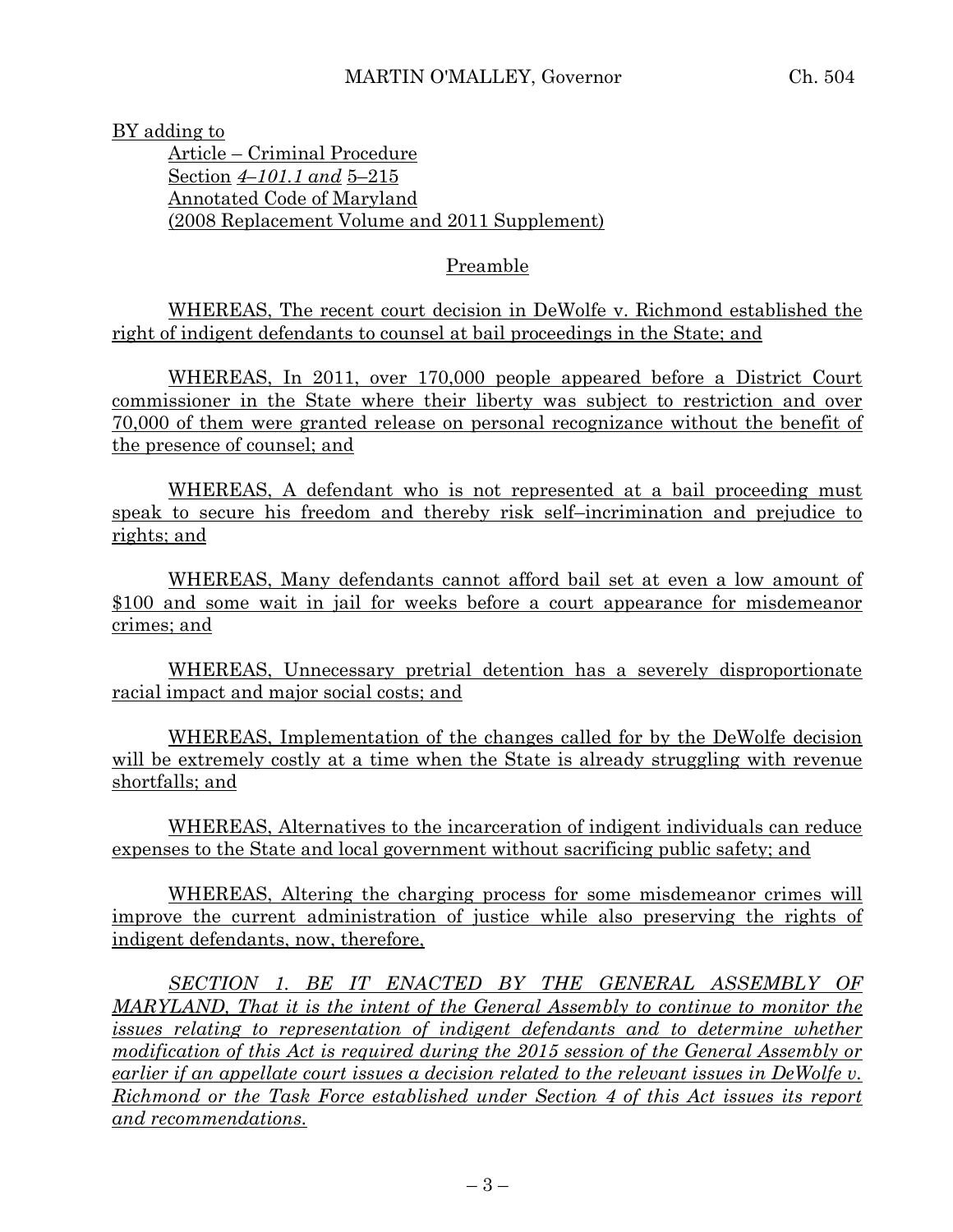SECTION <del>1 BE IT ENACTED BY THE GENERAL ASSEMBLY OF</del> MARYLAND *2. AND BE IT FURTHER ENACTED*, That the Laws of Maryland read as follows:

# **Article – Courts and Judicial Proceedings**

2–607.

(a) (1) The administrative judge of each district, with the approval of the Chief Judge of the District Court, may appoint the number of commissioners necessary to perform the functions of the office within each county.

(2) In multicounty districts, the administrative judge shall obtain the recommendation of the resident judge in each county as to the number of commissioners required in the county and as to the persons to be appointed.

(b) (1) Commissioners shall be adult residents of the counties in which they serve, but they need not be lawyers.

(2) Each commissioner shall hold office at the pleasure of the Chief Judge of the District Court, and has the powers and duties prescribed by law.

(3) Except without additional compensation, unless otherwise fixed by law, an employee of the District Court, who is an adult, may be granted, in the same manner, commissioner powers and duties in the county where the employee is employed.

(c) (1) **[**A**] EXCEPT AS PROVIDED IN PARAGRAPH (6) OF THIS SUBSECTION, A** commissioner shall receive applications and determine probable cause for the issuance of charging documents.

(2) **[**A**] EXCEPT AS PROVIDED IN PARAGRAPH (6) OF THIS SUBSECTION, A** commissioner shall advise arrested persons of their constitutional rights, set bond or commit persons to jail in default of bond or release them on personal recognizance if circumstances warrant, and conduct investigations and inquiries into the circumstances of any matter presented to the commissioner in order to determine if probable cause exists for the issuance of a charging document, warrant, or criminal summons and, in general, perform all the functions of committing magistrates as exercised by the justices of the peace prior to July 5, 1971.

(3) There shall be in each county, at all times, one or more commissioners available for the convenience of the public and police in obtaining charging documents, warrants, or criminal summonses and to advise arrested persons of their rights as required by law.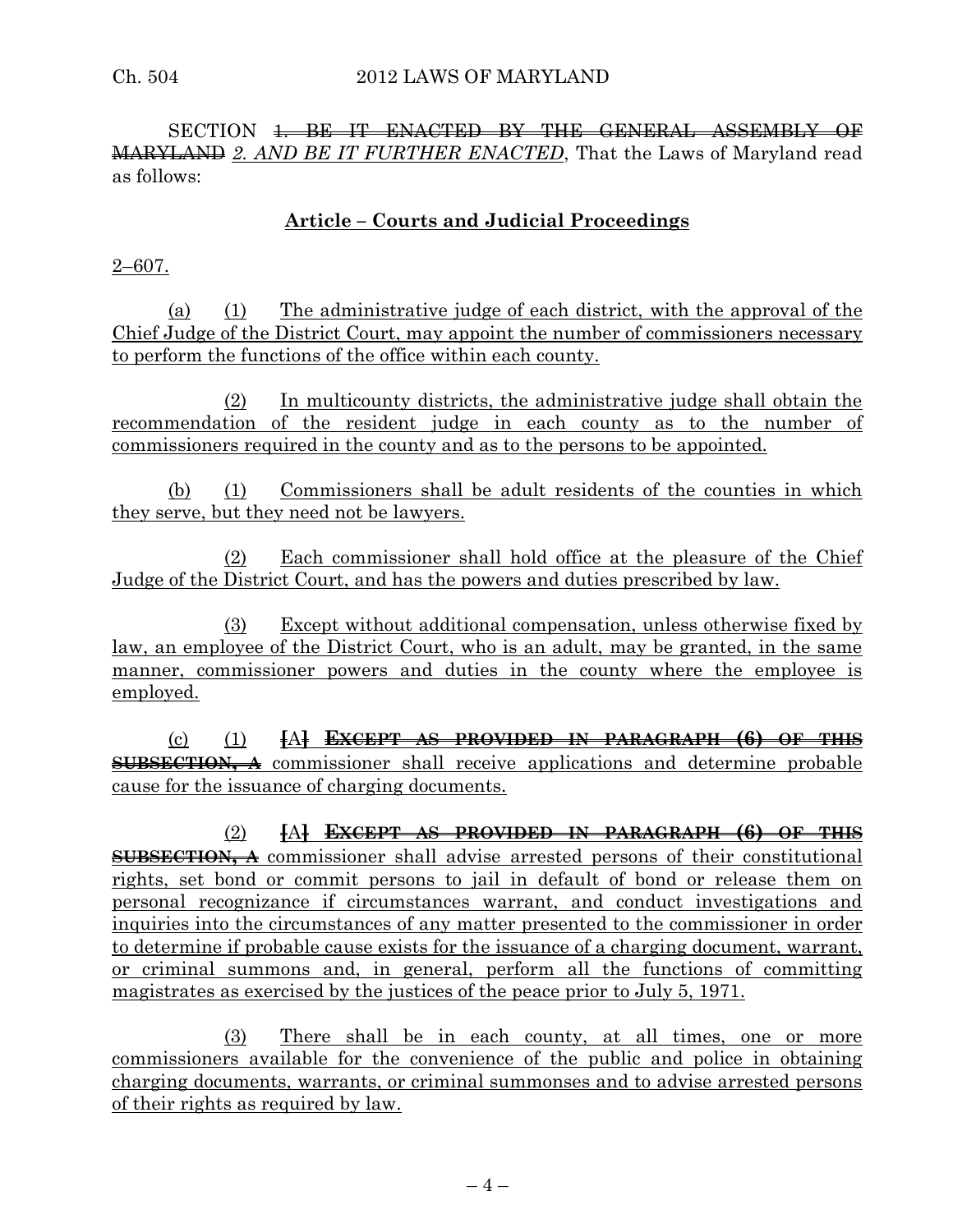(4) A commissioner may exercise the powers of office in any county to which the commissioner is assigned by the Chief Judge of the District Court or a designee of the Chief Judge of the District Court.

(5) The Chief Judge of the District Court may authorize one or more commissioners to perform the duties of a commissioner regarding persons arrested in a county other than the county in which the commissioner resides and for which the commissioner was appointed when the arrested persons are brought before the commissioner by a peace officer of the jurisdiction in which that arrest was made.

**(6) A COMMISSIONER MAY NOT ISSUE AN ARREST WARRANT BASED SOLELY ON AN APPLICATION FOR STATEMENT OF CHARGES FILED BY A PERSON OTHER THAN A PEACE OFFICER OR STATE'S ATTORNEY UNLESS:**

**(I) THE HEALTH, SAFETY, OR WELFARE OF A PERSON IS AT** 

**RISK; OR**

**(II) THE PERSON FILING THE APPLICATION FOR STATEMENT OF CHARGES HAS A POLICE REPORT OF THE INCIDENT**

*(I) AN INDIVIDUAL MAY FILE AN APPLICATION FOR A STATEMENT OF CHARGES WITH A DISTRICT COURT COMMISSIONER.*

*(II) ON REVIEW OF AN APPLICATION FOR A STATEMENT OF CHARGES, A DISTRICT COURT COMMISSIONER MAY ISSUE A SUMMONS OR AN ARREST WARRANT.*

*(III) A DISTRICT COURT COMMISSIONER MAY ISSUE AN ARREST WARRANT ONLY ON A FINDING THAT:*

*1. THERE IS PROBABLE CAUSE TO BELIEVE THAT THE DEFENDANT COMMITTED THE OFFENSE CHARGED IN THE CHARGING DOCUMENT; AND*

*2. A. THE DEFENDANT PREVIOUSLY HAS FAILED TO RESPOND TO A SUMMONS THAT HAS BEEN PERSONALLY SERVED OR A CITATION;*

*B. THE WHEREABOUTS OF THE DEFENDANT ARE UNKNOWN AND THE ISSUANCE OF A WARRANT IS NECESSARY TO SUBJECT THE DEFENDANT TO THE JURISDICTION OF THE COURT;*

*C. THE DEFENDANT IS IN CUSTODY FOR ANOTHER* 

*OFFENSE; OR*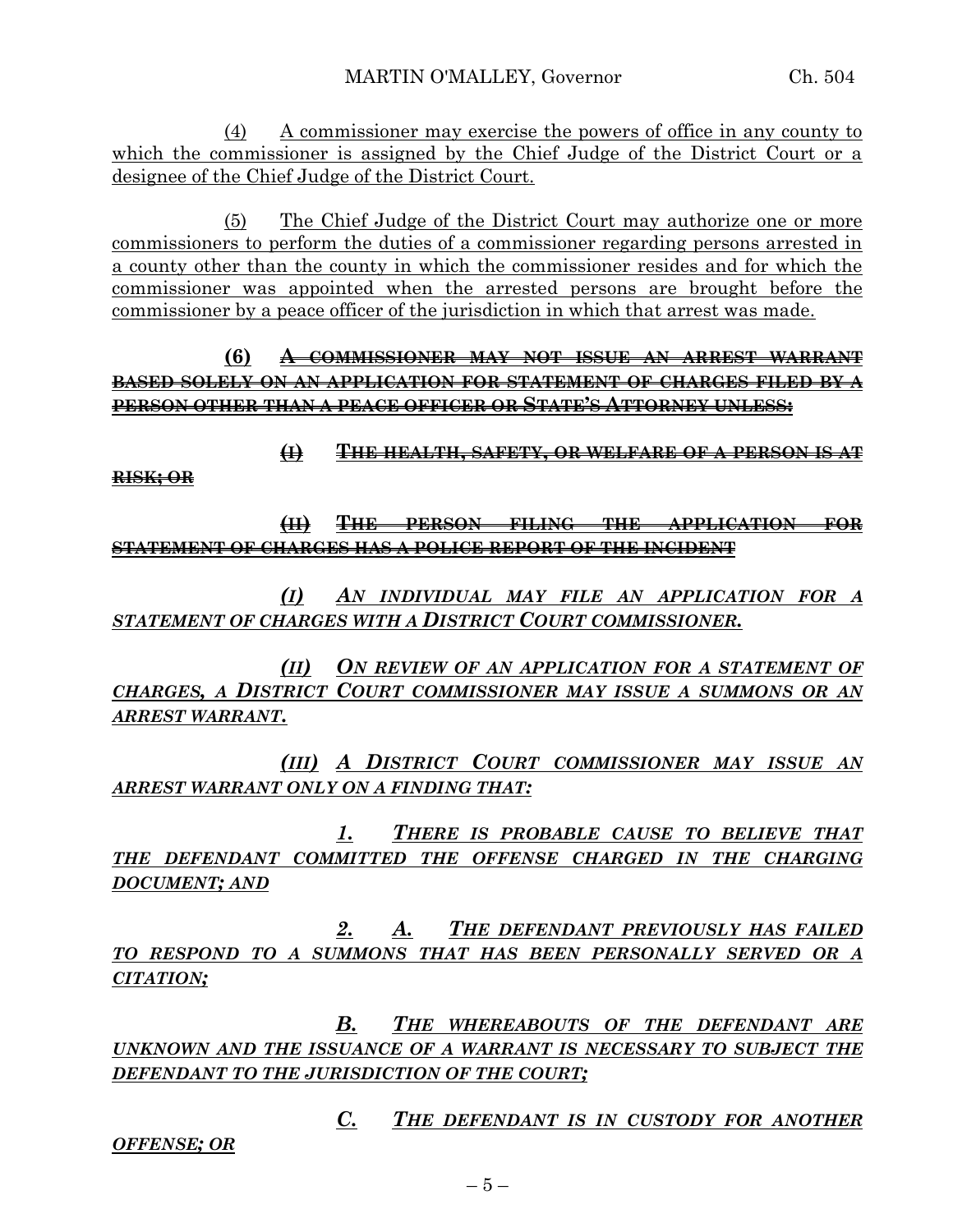# *D. THERE IS PROBABLE CAUSE TO BELIEVE THAT THE DEFENDANT POSES A DANGER TO ANOTHER PERSON OR TO THE COMMUNITY***.**

(d) (1) The authority under this subsection applies only to a respondent who is an adult.

(2) A commissioner may issue an interim order for protection of a person eligible for relief in accordance with § 4–504.1 of the Family Law Article or a petitioner in accordance with § 3–1503.1 of this article.

(e) Notwithstanding the residence requirements set out in subsection (b) of this section, the Chief Judge of the District Court or a designee of the Chief Judge of the District Court may assign a commissioner of the District Court to serve temporarily in any county.

#### **10–922.**

# **A STATEMENT MADE DURING THE COURSE OF AN INITIAL APPEARANCE OF A DEFENDANT BEFORE A DISTRICT COURT COMMISSIONER IN ACCORDANCE WITH MARYLAND RULE 4–213 MAY NOT BE USED AS EVIDENCE AGAINST THE DEFENDANT IN A CRIMINAL PROCEEDING.**

#### **Article – Criminal Procedure**

#### 4–101.

(a) (1) In this section the following words have the meanings indicated.

(2) (i) "Citation" means a written charging document that a police officer or fire marshal issues to a defendant, alleging the defendant has committed a crime.

(ii) "Citation" does not include an indictment, information, or statement of charges.

- (3) "Fire marshal" means:
	- (i) the State Fire Marshal;
	- (ii) a deputy State fire marshal; or
	- (iii) as designated under § 6–304 of the Public Safety Article: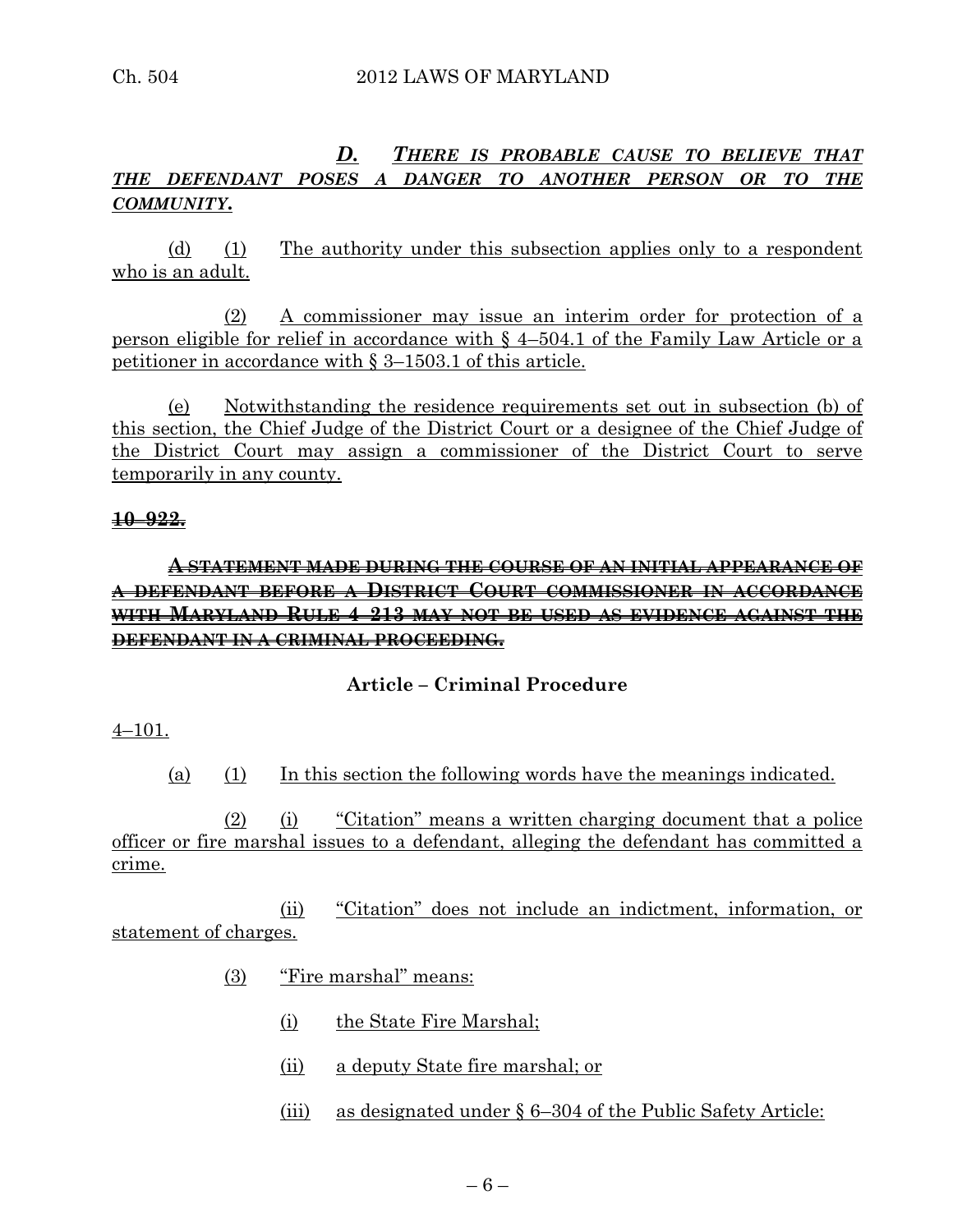#### MARTIN O'MALLEY, Governor Ch. 504

- 1. an assistant State fire marshal; or
- 2. a special assistant State fire marshal.

(4) "Police officer" has the meaning stated in  $\S 2-101$  of this article.

(b) Within areas of the National Park System, a United States Park Police officer may exercise the authority of a police officer to issue a citation under this section.

(c) (1) Subject to paragraph  $(2)$   $(3)$  of this subsection, in addition to any other law allowing a crime to be charged by citation, a police officer **[**may issue a**] SHALL CHARGE BY** citation for:

(i) **[**sale of an alcoholic beverage to an underage drinker or intoxicated person under Article 2B, § 12–108 of the Code;

(ii) malicious destruction of property under § 6–301 of the Criminal Law Article, if the amount of damage to the property is less than \$500;

(iii) disturbing the peace or disorderly conduct under § 10–201 of the Criminal Law Article; or

(iv) misdemeanor theft under  $\S$  7–104(g)(2) or (3) of the Criminal Law Article**] ANY MISDEMEANOR OR LOCAL ORDINANCE VIOLATION THAT DOES NOT CARRY A PENALTY OF IMPRISONMENT;**

**(II) ANY MISDEMEANOR OR LOCAL ORDINANCE VIOLATION FOR WHICH THE MAXIMUM PENALTY OF IMPRISONMENT IS 90 DAYS OR LESS, EXCEPT:**

**1. FAILURE TO COMPLY WITH A PEACE ORDER UNDER § 3–1508 OF THE COURTS ARTICLE;**

**2. FAILURE TO COMPLY WITH A PROTECTIVE ORDER UNDER § 4–509 OF THE FAMILY LAW ARTICLE; OR**

**3. VIOLATION OF A CONDITION OF PRETRIAL OR POSTTRIAL RELEASE WHILE CHARGED WITH A SEXUAL CRIME AGAINST A MINOR UNDER § 5–213.1 OF THIS ARTICLE; OR**

*4. POSSESSION OF AN ELECTRONIC CONTROL DEVICE AFTER CONVICTION OF A DRUG FELONY OR CRIME OF VIOLENCE UNDER § 4–109(B) OF THE CRIMINAL LAW ARTICLE;*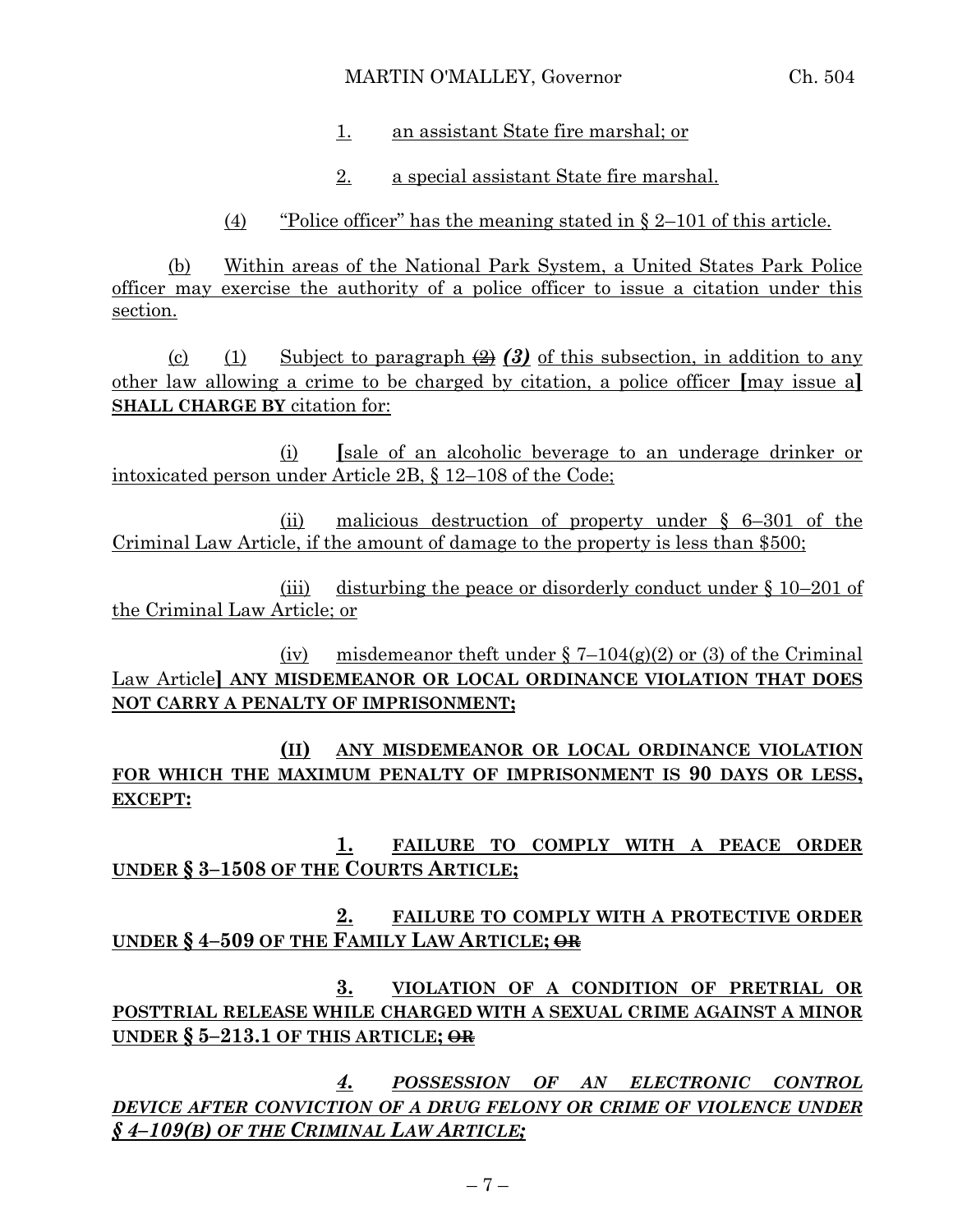Ch. 504 2012 LAWS OF MARYLAND

*5. VIOLATION OF AN OUT–OF–STATE DOMESTIC VIOLENCE ORDER UNDER § 4–508.1 OF THE FAMILY LAW ARTICLE; OR*

*6. ABUSE OR NEGLECT OF AN ANIMAL UNDER § 10–604 OF THE CRIMINAL LAW ARTICLE; OR*

**(III) POSSESSION OF MARIJUANA UNDER § 5–601 OF THE CRIMINAL LAW ARTICLE**.

(2) *(3)* A police officer may issue a citation to a defendant *CHARGE A DEFENDANT BY CITATION* **ONLY** if**:**

**(I)** the officer is satisfied with the defendant's evidence of identity **[**and**];**

**(II) THE OFFICER** reasonably believes that the defendant will comply with the citation**;**

**(III) THE OFFICER REASONABLY BELIEVES THAT THE FAILURE TO CHARGE ON A STATEMENT OF CHARGES WILL NOT POSE A THREAT TO PUBLIC SAFETY;**

**(IV) THE DEFENDANT IS NOT SUBJECT TO ARREST FOR ANOTHER CRIMINAL CHARGE ARISING OUT OF THE SAME INCIDENT; AND** 

**(V) THE DEFENDANT COMPLIES WITH ALL LAWFUL ORDERS BY THE OFFICER**.

**(3)** *(4)* **BEFORE CHARGING A DEFENDANT BY CITATION UNDER THIS SUBSECTION, AN OFFICER MAY:**

- **(I) ARREST THE DEFENDANT;**
- **(II) PERFORM A SEARCH INCIDENT TO ARREST;**
- **(III) FINGERPRINT AND PHOTOGRAPH THE DEFENDANT;**

# **(IV) CHECK FOR ACTIVE WARRANTS AGAINST THE DEFENDANT; AND**

**(V) PERFORM ROUTINE PROCEDURES TO DETERMINE THE IDENTITY OF THE DEFENDANT** *A POLICE OFFICER WHO HAS GROUNDS TO MAKE A WARRANTLESS ARREST FOR AN OFFENSE THAT MAY BE CHARGED BY CITATION UNDER THIS SUBSECTION MAY:*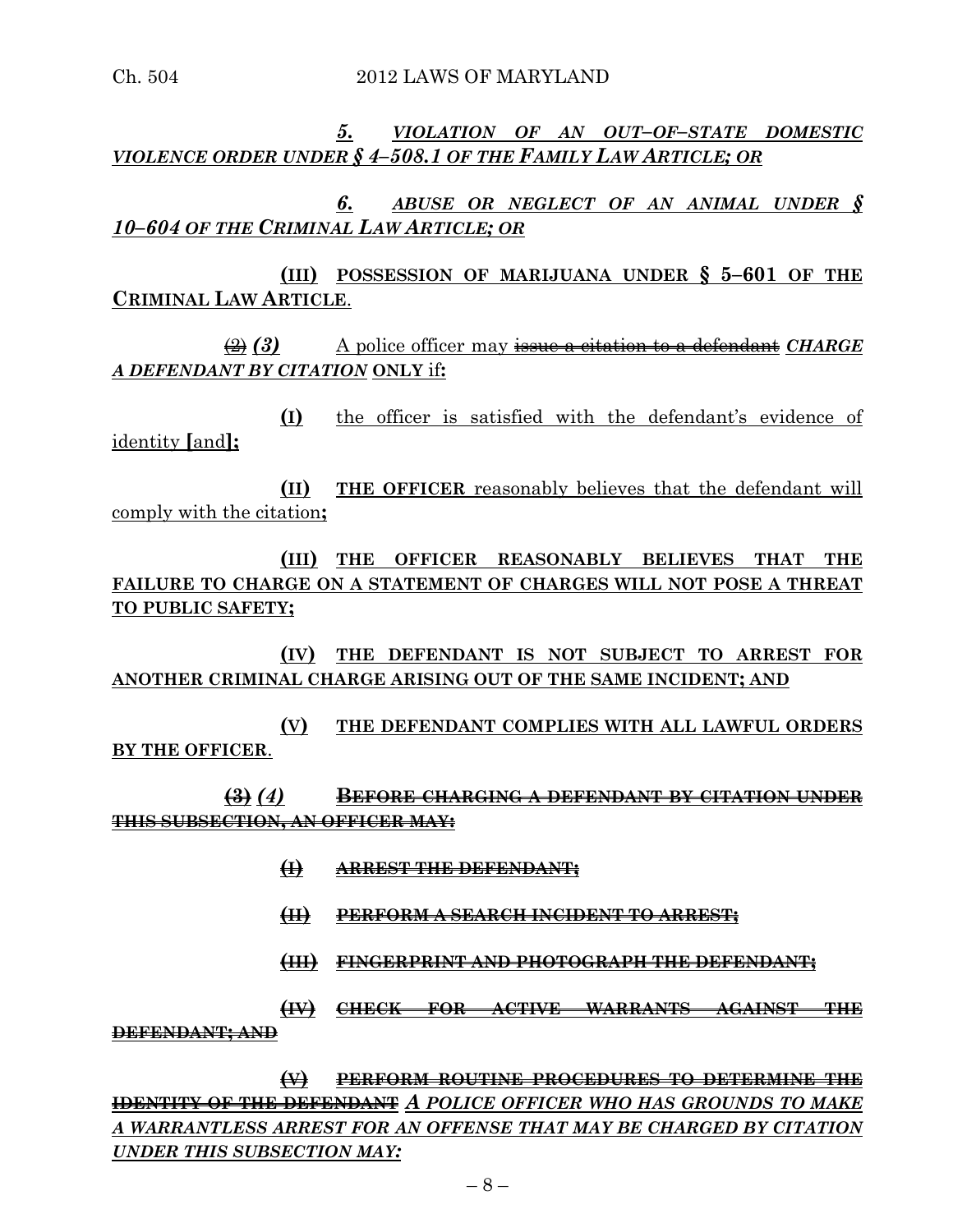# *(I) ISSUE A CITATION IN LIEU OF MAKING THE ARREST; OR*

# *(II) MAKE THE ARREST AND SUBSEQUENTLY ISSUE A CITATION IN LIEU OF CONTINUED CUSTODY***.**

(d) (1) Subject to paragraph (2) of this subsection, in addition to any other law allowing a crime to be charged by citation, a fire marshal may issue a citation for:

(i) discharging fireworks without a permit under  $\S$  10–104 or  $\S$ 10–110 of the Public Safety Article;

(ii) possessing with intent to discharge or allowing the discharge of fireworks under § 10–104 or § 10–110 of the Public Safety Article; or

(iii) maintaining a fire hazard under  $\S 6-317$  of the Public Safety Article.

(2) A fire marshal may issue a citation if the fire marshal is satisfied with the defendant's evidence of identity and reasonably believes that the defendant will comply with the citation.

(e) (1) This section does not apply to a citation that is:

(i) authorized for a violation of a parking ordinance or a regulation adopted by a State unit or political subdivision of the State under Title 26, Subtitle 3 of the Transportation Article;

(ii) authorized by the Department of Natural Resources under § 1–205 of the Natural Resources Article; or

(iii) authorized by Baltimore City under § 16–16A (special enforcement officers) of the Code of Public Local Laws of Baltimore City for violation of a code, ordinance, or public local law of Baltimore City concerning building, housing, health, fire, safety, zoning, or sanitation.

(2) Except as otherwise expressly provided by law, the Chief Judge of the District Court shall prescribe a uniform, statewide form of a citation.

(3) Except for the uniform motor vehicle citation form, the law enforcement agencies of the State, the United States Park Police, and the Office of the State Fire Marshal shall reimburse the District Court for printing the citation forms that law enforcement officers and the State Fire Marshal require.

*SECTION 3. AND BE IT FURTHER ENACTED, That the Laws of Maryland read as follows:*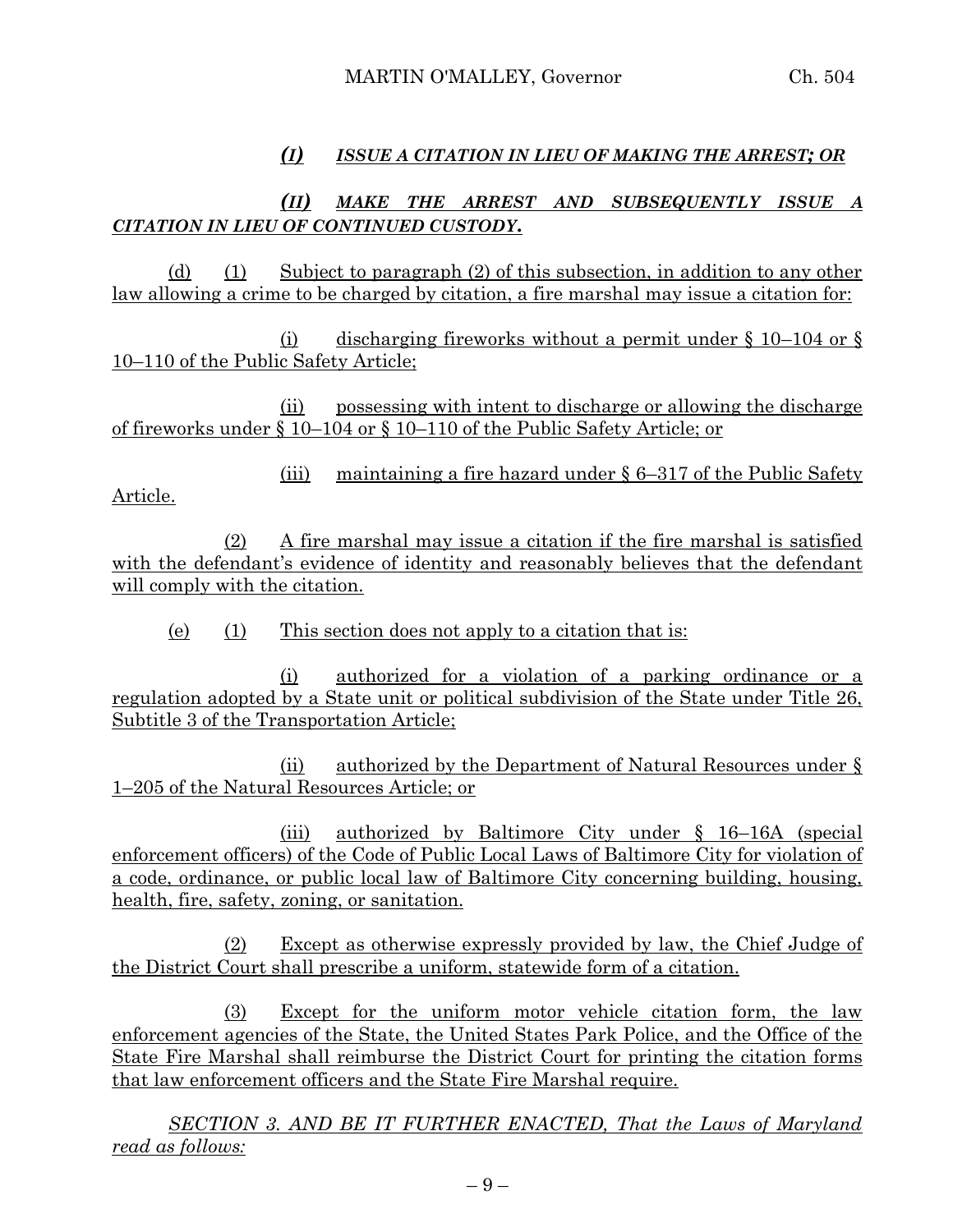# *Article – Courts and Judicial Proceedings*

*10–922.*

# *A STATEMENT MADE DURING THE COURSE OF AN INITIAL APPEARANCE OF A DEFENDANT BEFORE A DISTRICT COURT COMMISSIONER IN ACCORDANCE WITH MARYLAND RULE 4–213 MAY NOT BE USED AS EVIDENCE AGAINST THE DEFENDANT IN A CRIMINAL PROCEEDING OR JUVENILE PROCEEDING.*

# *Article – Criminal Procedure*

*5–215.*

*A DEFENDANT WHO IS DENIED PRETRIAL RELEASE BY A DISTRICT COURT COMMISSIONER OR WHO FOR ANY REASON REMAINS IN CUSTODY AFTER A DISTRICT COURT COMMISSIONER HAS DETERMINED CONDITIONS OF RELEASE UNDER MARYLAND RULE 4–216 SHALL BE PRESENTED TO A DISTRICT COURT JUDGE IMMEDIATELY IF THE COURT IS IN SESSION, OR IF THE COURT IS NOT IN SESSION, AT THE NEXT SESSION OF THE COURT.*

16–204.

(a) Representation of an indigent individual may be provided in accordance with this title by the Public Defender or, subject to the supervision of the Public Defender, by the deputy public defender, district public defenders, assistant public defenders, or panel attorneys.

(b) (1) Indigent defendants or parties shall be provided representation under this title in:

(i) a criminal or juvenile proceeding in which a defendant or party is alleged to have committed a serious offense;

(ii) a criminal or juvenile proceeding in which an attorney is constitutionally required to be present prior to presentment being made before a commissioner or judge;

(iii) a postconviction proceeding for which the defendant has a right to an attorney under Title 7 of this article;

(iv) any other proceeding in which confinement under a judicial commitment of an individual in a public or private institution may result;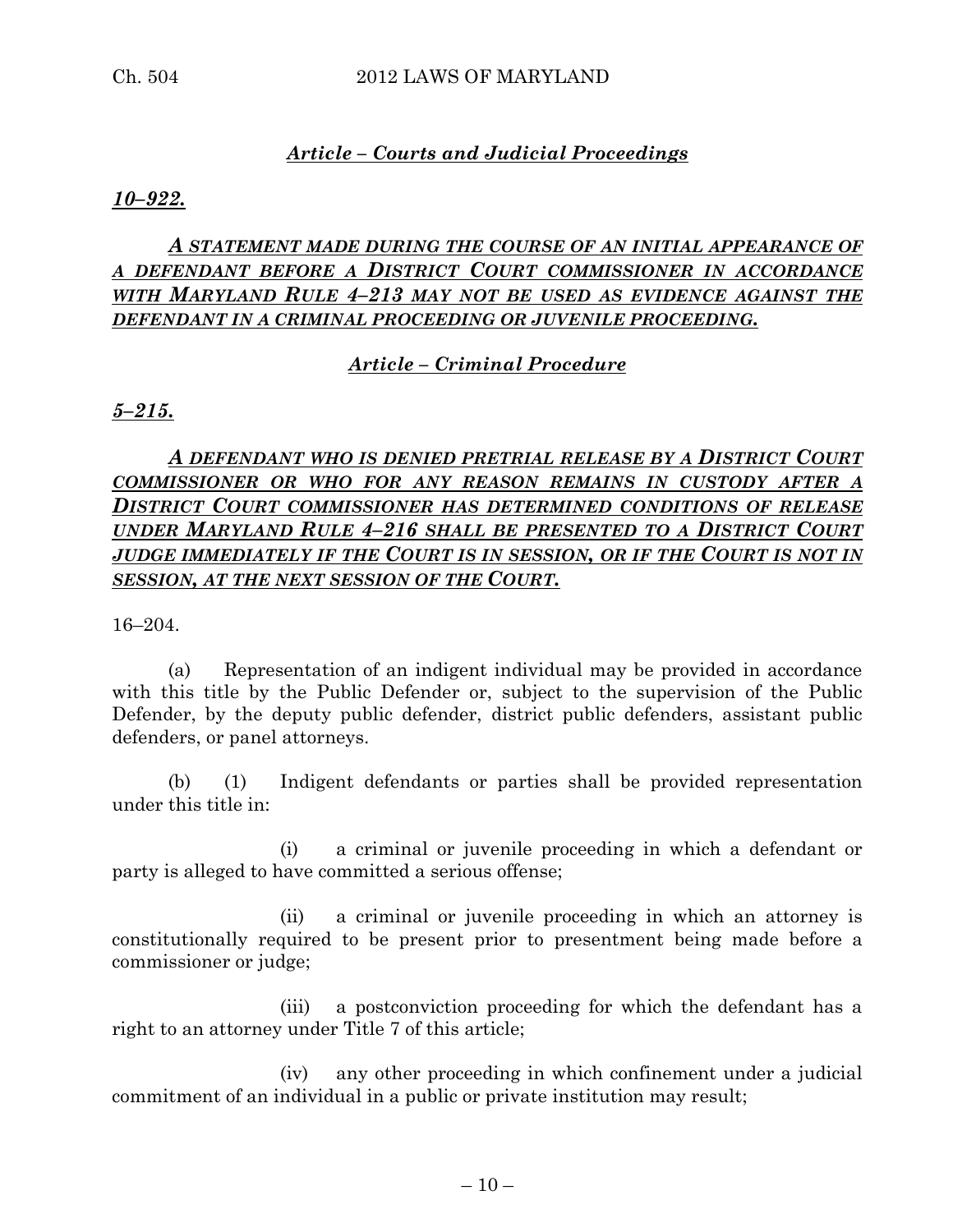(v) a proceeding involving children in need of assistance under § 3–813 of the Courts Article; or

(vi) a family law proceeding under Title 5, Subtitle 3, Part II or Part III of the Family Law Article, including:

1. for a parent, a hearing in connection with guardianship or adoption;

2. a hearing under § 5–326 of the Family Law Article for which the parent has not waived the right to notice; and

3. an appeal.

(2) **(I)** Representation **EXCEPT AS PROVIDED IN SUBPARAGRAPH (II) OF THIS PARAGRAPH, REPRESENTATION** shall be provided to an indigent individual in **[**all stages of**]** a proceeding listed in paragraph (1) of this subsection, including, in criminal proceedings, custody, interrogation, **AT BAIL REVIEW BAIL HEARING BEFORE A DISTRICT COURT OR CIRCUIT COURT JUDGE,** preliminary hearing, arraignment, trial, and appeal.

**(II) REPRESENTATION IS NOT REQUIRED TO BE PROVIDED TO AN INDIGENT INDIVIDUAL AT AN INITIAL APPEARANCE BEFORE A DISTRICT COURT COMMISSIONER.**

SECTION 2. AND BE IT FURTHER ENACTED, That the Laws of Maryland read as follows:

#### **Article – Criminal Procedure**

**5–215.**

**A DEFENDANT WHO IS DENIED PRETRIAL RELEASE BY A DISTRICT COURT COMMISSIONER OR WHO FOR ANY REASON REMAINS IN CUSTODY AFTER A DISTRICT COURT COMMISSIONER HAS DETERMINED CONDITIONS OF RELEASE UNDER MARYLAND RULE 4–216 SHALL BE PRESENTED TO A DISTRICT COURT JUDGE WITHIN 48 HOURS OF THE DETERMINATION BY THE DISTRICT COURT COMMISSIONER.**

**(A) A DEFENDANT WHO IS DENIED PRETRIAL RELEASE BY A DISTRICT COURT COMMISSIONER OR WHO FOR ANY REASON REMAINS IN CUSTODY AFTER A DISTRICT COURT COMMISSIONER HAS DETERMINED CONDITIONS OF RELEASE UNDER MARYLAND RULE 4–216 SHALL BE PRESENTED IMMEDIATELY TO A DISTRICT COURT JUDGE IF THE COURT IS THEN IN SESSION, OR IF NOT, AT THE NEXT SESSION OF THE COURT.**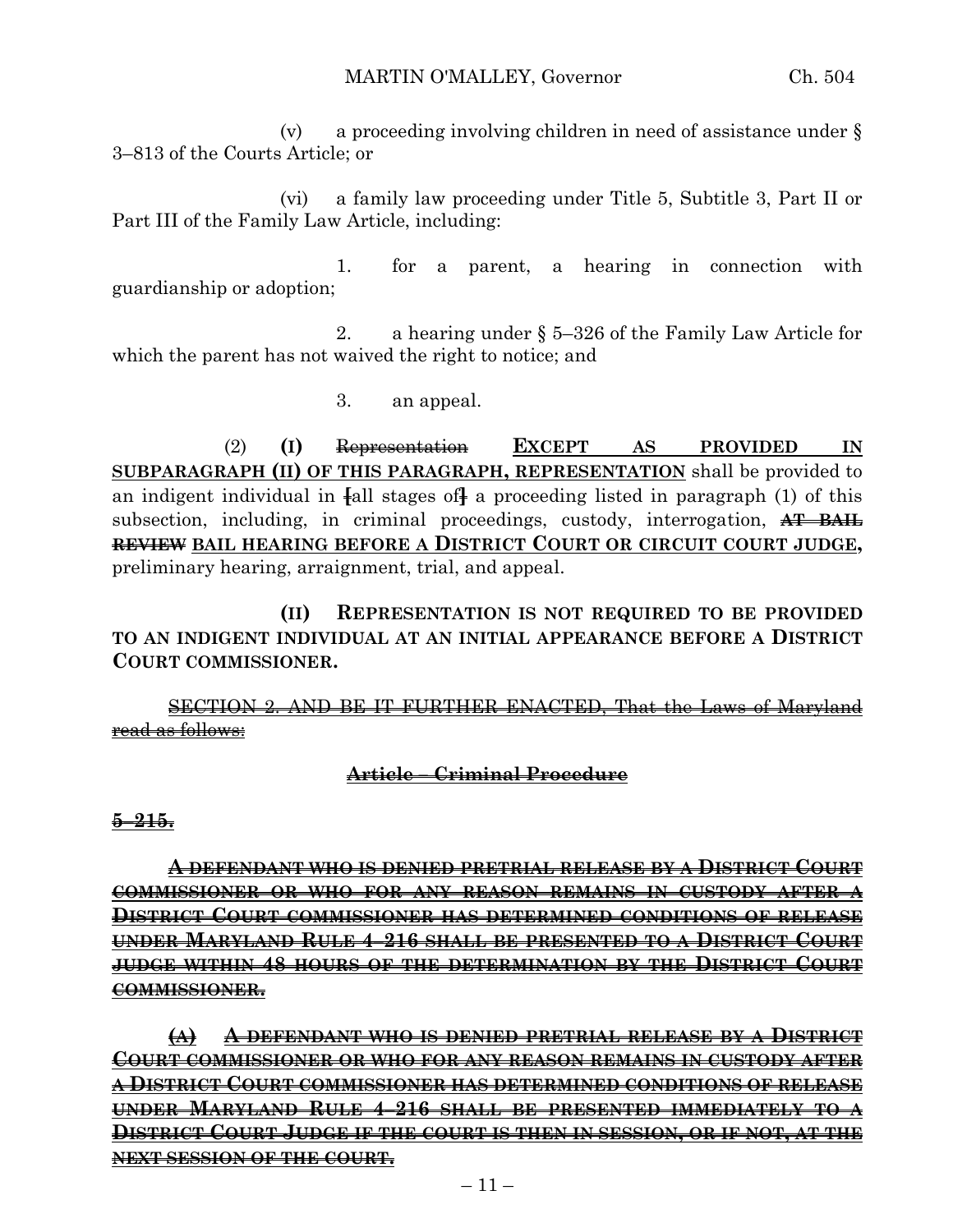# **(B) A DEFENDANT MAY NOT REMAIN IN CUSTODY MORE THAN 48 HOURS AFTER A DETERMINATION OF THE DISTRICT COURT COMMISSIONER WITHOUT BEING PRESENTED TO A DISTRICT COURT JUDGE.**

#### SECTION  $\frac{2}{\sqrt{3}}$  4. AND BE IT FURTHER ENACTED, That:

(a) There is a Task Force to Study the Laws and Policies Relating to Representation of Indigent Criminal Defendants by the Office of the Public Defender.

(b) The Task Force consists of the following members:

(1) two members of the Senate of Maryland, appointed by the President of the Senate on or before May 1, 2012;

(2) two members of the House of Delegates, appointed by the Speaker of the House on or before May 1, 2012;

(3) the Governor *of Maryland*, or the Governor's designee;

(4) the Public Defender of Maryland, or the Public Defender's designee;

(5) the Chief Judge of the District Court of Maryland, or the Chief Judge's designee;

(6) the Coordinator of Commissioner Activity of the District Court of Maryland, or the Coordinator's designee;

(7) the Superintendent of State Police, or the Superintendent's designee;

(8) the Attorney General of Maryland, or the Attorney General's designee;

(9) the Secretary of Public Safety and Correctional Services, or the Secretary's designee; and

(10) the following individuals, appointed by the Governor on or before May 1, 2012:

(i) a representative of the Maryland State's Attorneys' Association;

(ii) an attorney representing the plaintiffs in the DeWolfe v. Richmond litigation;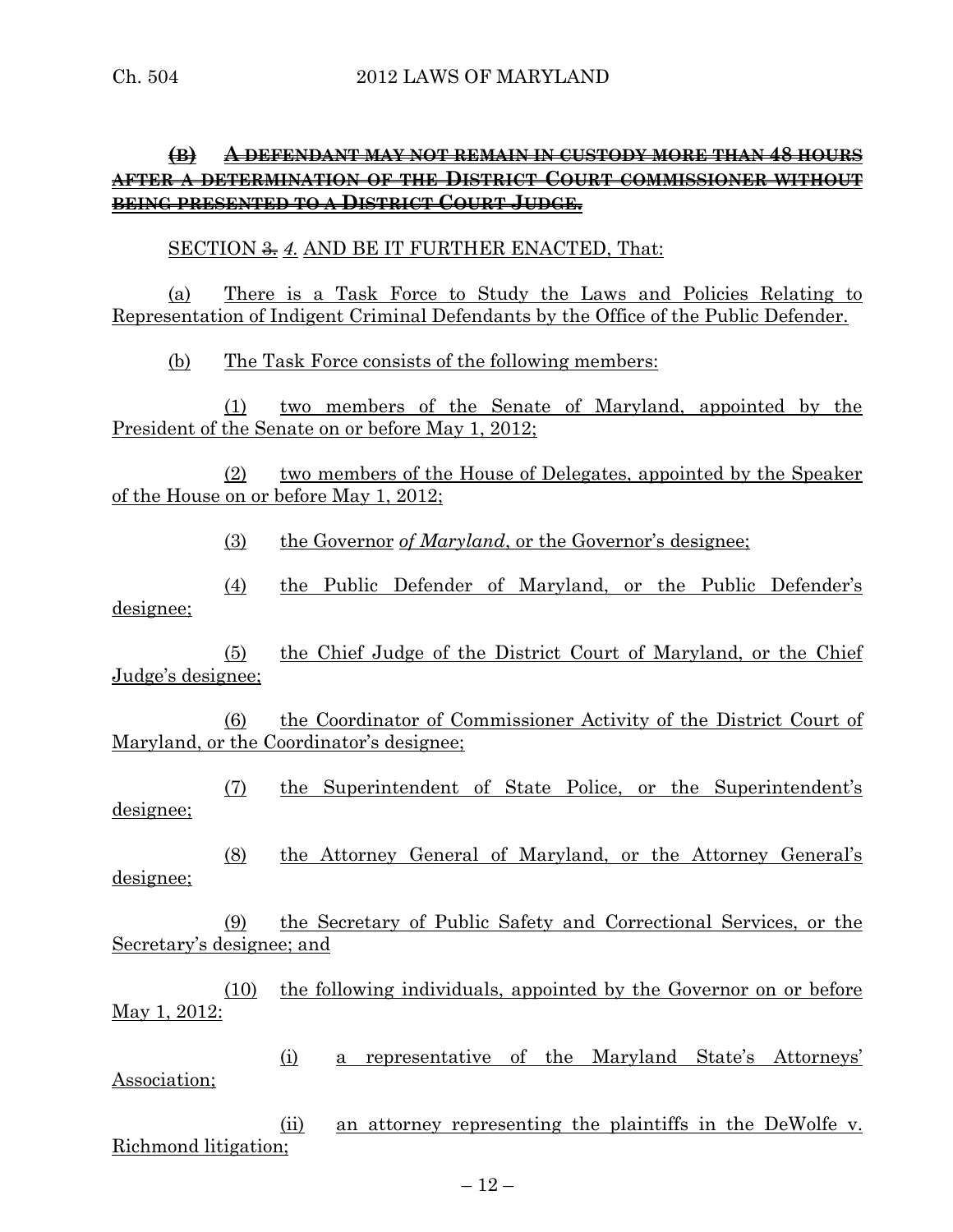(iii) a representative of the Maryland Chiefs of Police Association, Inc.; (iv) a representative of the Maryland Sheriffs' Association; (v) a representative of the Maryland Correctional Administrators Association; (vi) an advocate for the rights of victims of domestic violence; (vii) a victims' rights advocate; (viii) a representative of the Maryland Association of Counties; (ix) a representative of the Pretrial Justice Institute; (x) a representative of the Public Justice Center; (xi) a representative of NAACP – Legal Defense;  $\overrightarrow{f(x)}$  (xii) a representative of the National Association of Criminal Defense Lawyers;  $\overrightarrow{xx}$  (xiii) a representative of the American Civil Liberties Union; and  $\left(\frac{xy}{xy}\right)$  (xiv) an academic expert in the provision of counsel to the indigent. (c) On or before May 1, 2012, the Governor shall appoint a chair of the Task Force from its membership. (d) The Department of Legislative Services shall provide staff for the Task Force. (e) A member of the Task Force: (1) may not receive compensation for serving as a member of the Task Force; but (2) is entitled to reimbursement for expenses under the Standard State Travel Regulations, as provided in the State budget.

(f) The Task Force shall: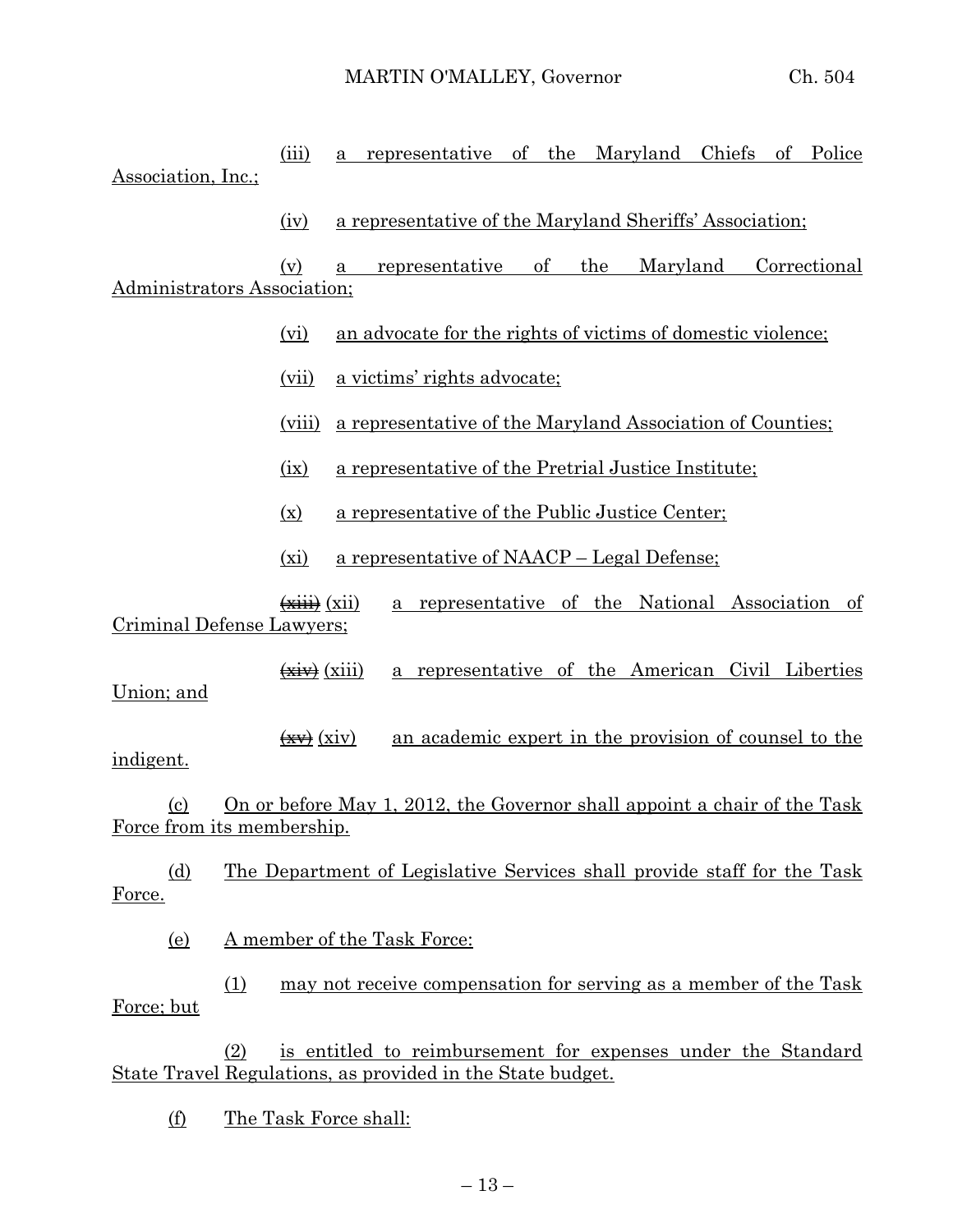#### Ch. 504 2012 LAWS OF MARYLAND

(1) study the adequacy and cost of State laws and policies relating to*:*

*(i)* representation of indigent criminal defendants by the Office of the Public Defender; and

*(ii) the District Court commissioner and pretrial release systems;* 

*and*

(2) consider and make recommendations regarding options for and cost of improving*:*

*(i)* the system of representation of indigent criminal defendants*; and*

*(ii) the District Court commissioner and pretrial release systems*.

(g) (1) On or before November 1, 2012, the Task Force shall submit an interim report of its findings and recommendations to the Governor and, in accordance with § 2–1246 of the State Government Article, the Senate Judicial Proceedings Committee and the House Judiciary Committee.

(2) On or before November 1, 2013, the Task Force shall submit a final report of its findings and recommendations to the Governor and, in accordance with § 2–1246 of the State Government Article, the Senate Judicial Proceedings Committee and the House Judiciary Committee.

*SECTION 5. AND BE IT FURTHER ENACTED, That the Laws of Maryland read as follows:*

*Article – Criminal Procedure*

*4–101.1.*

*(A) (1) IN THIS SECTION THE FOLLOWING WORDS HAVE THE MEANINGS INDICATED.*

*(2) "LAW ENFORCEMENT AGENCY" MEANS AN AGENCY THAT IS LISTED IN § 3–101(E) OF THE PUBLIC SAFETY ARTICLE AND THAT, IN ACCORDANCE WITH SUBSECTION (C) OF THIS SECTION, IS SUBJECT TO THE PROVISIONS OF THIS SECTION.*

*(3) "LAW ENFORCEMENT OFFICER" MEANS ANY PERSON WHO, IN AN OFFICIAL CAPACITY, IS AUTHORIZED BY LAW TO MAKE ARRESTS AND WHO IS AN EMPLOYEE OF A LAW ENFORCEMENT AGENCY THAT IS SUBJECT TO THIS SECTION.*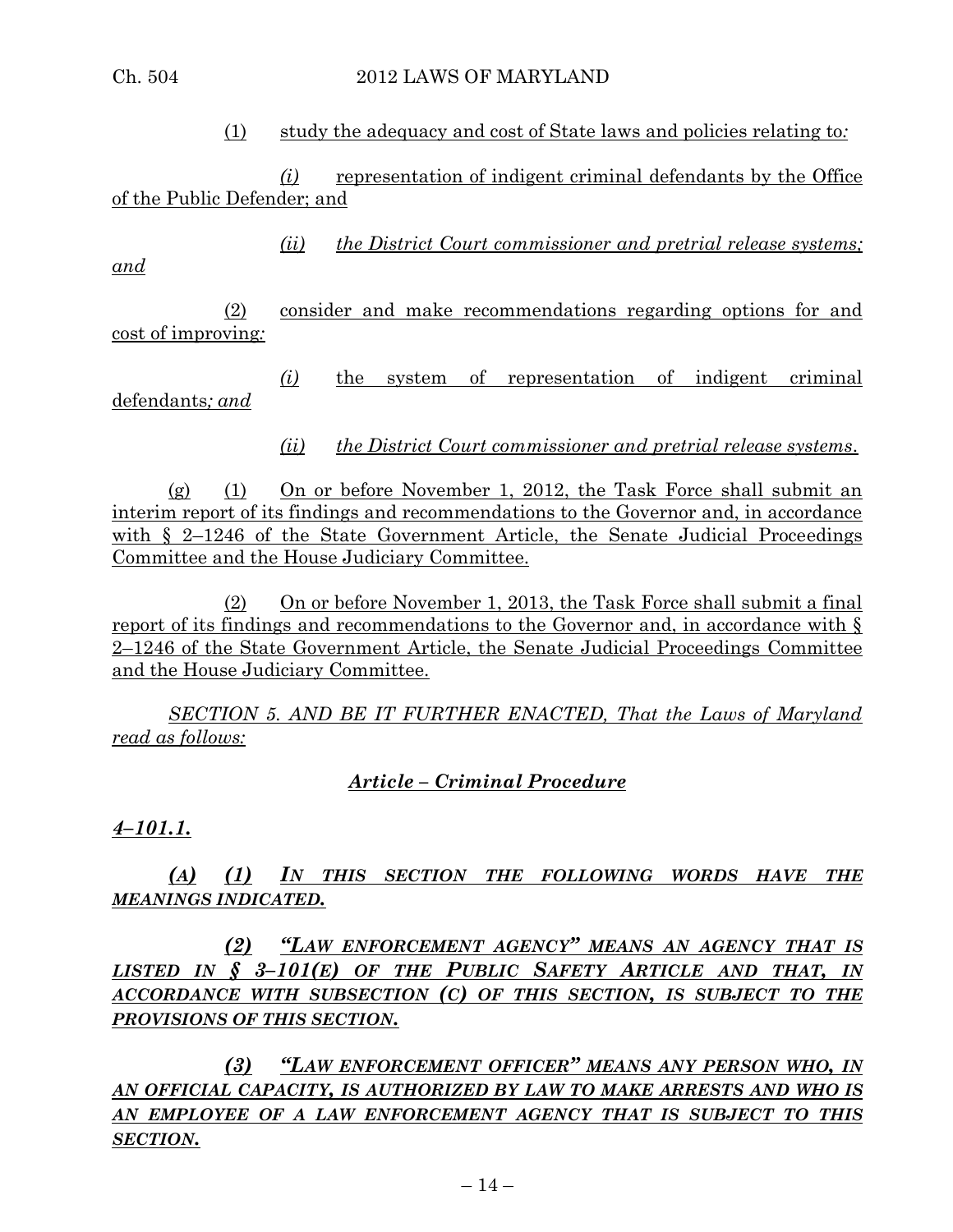*(4) "MARYLAND STATISTICAL ANALYSIS CENTER" MEANS THE RESEARCH, DEVELOPMENT, AND EVALUATION COMPONENT OF THE GOVERNOR'S OFFICE OF CRIME CONTROL AND PREVENTION.*

*(5) "POLICE TRAINING COMMISSION" MEANS THE UNIT WITHIN THE DEPARTMENT OF PUBLIC SAFETY AND CORRECTIONAL SERVICES ESTABLISHED UNDER § 3–202 OF THE PUBLIC SAFETY ARTICLE.*

*(B) THE POLICE TRAINING COMMISSION AND THE MARYLAND STATISTICAL ANALYSIS CENTER, IN CONSULTATION WITH THE ADMINISTRATIVE OFFICE OF THE COURTS, SHALL DEVELOP A FORMAT FOR THE EFFICIENT RECORDING OF DATA REQUIRED TO BE SUBMITTED UNDER SUBSECTION (E) OF THIS SECTION.*

*(C) ON OR BEFORE DECEMBER 31, 2012, THE POLICE TRAINING COMMISSION, IN CONSULTATION WITH THE MARYLAND STATISTICAL ANALYSIS CENTER, SHALL DEVELOP:*

*(1) GUIDELINES THAT EACH LAW ENFORCEMENT AGENCY MAY USE AS A MANAGEMENT TOOL TO EVALUATE DATA COLLECTED UNDER SUBSECTION (E) OF THIS SECTION FOR USE IN COUNSELING AND IMPROVED TRAINING; AND*

*(2) A MODEL POLICY AGAINST THE ISSUANCE OF A CITATION ON THE BASIS OF RACE THAT A LAW ENFORCEMENT AGENCY CAN USE IN DEVELOPING ITS POLICY IN ACCORDANCE WITH SUBSECTION (H) OF THIS SECTION.*

*(D) THIS SECTION APPLIES TO EACH LAW ENFORCEMENT AGENCY THAT HAS ONE OR MORE LAW ENFORCEMENT OFFICERS.*

*(E) EACH TIME A LAW ENFORCEMENT OFFICER ISSUES A CITATION IN ACCORDANCE WITH § 4–101 OF THIS SUBTITLE, THAT OFFICER SHALL REPORT THE FOLLOWING INFORMATION ON THE MARYLAND UNIFORM CITATION FORM CONSISTENT WITH THE PROCEDURES DEVELOPED UNDER SUBSECTION (F) OF THIS SECTION USING THE FORMAT DEVELOPED UNDER SUBSECTION (B) OF THIS SECTION:*

*(1) THE DATE, LOCATION, AND TIME OF THE ISSUANCE OF THE CITATION;*

- *(2) THE OFFENSE CHARGED;*
- *(3) THE GENDER OF THE OFFENDER;*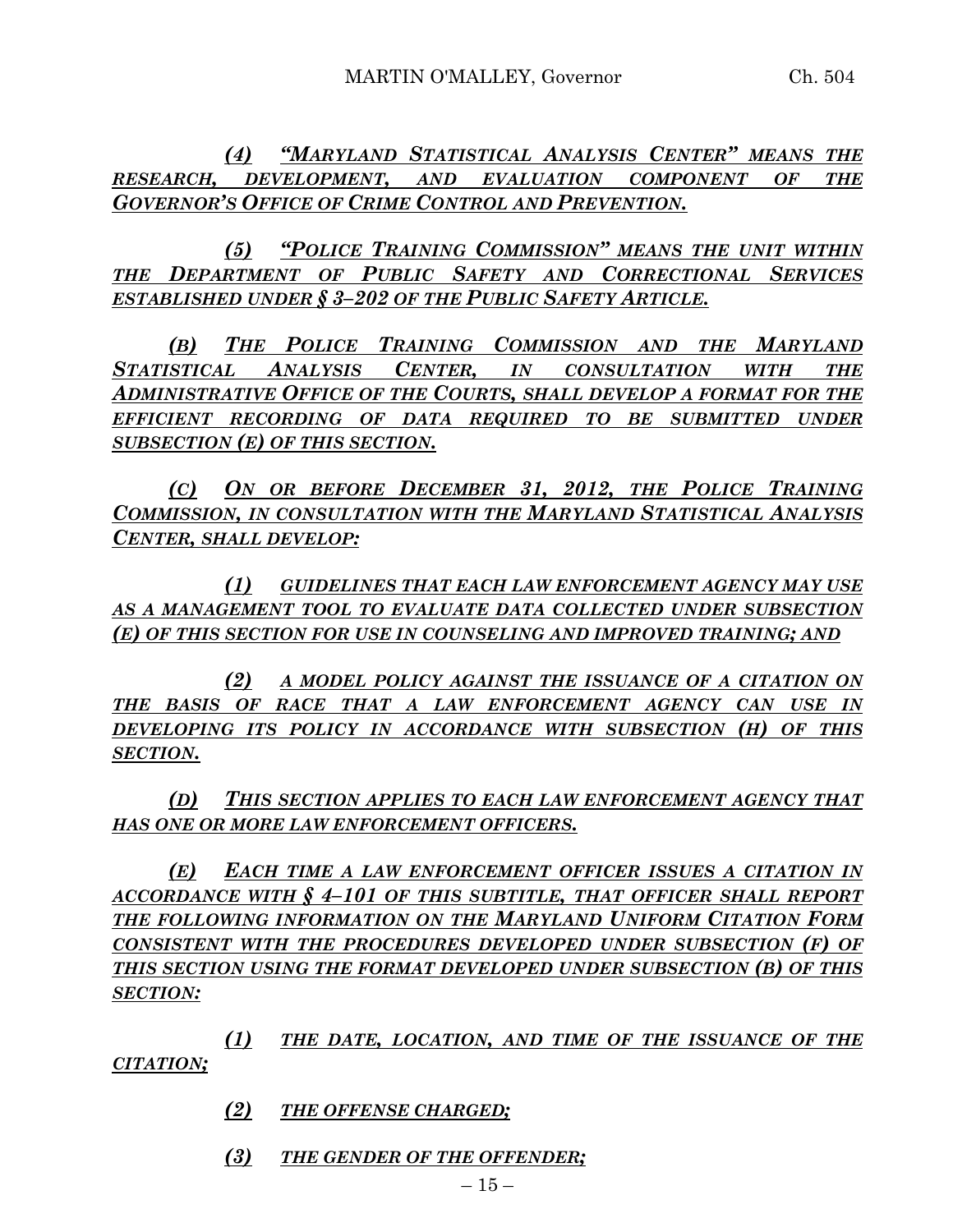## *(4) THE DATE OF BIRTH OF THE OFFENDER;*

*(5) THE STATE AND, IF AVAILABLE, THE COUNTY OF RESIDENCE OF THE OFFENDER; AND*

- *(6) THE RACE OR ETHNICITY OF THE OFFENDER AS:*
	- *(I) ASIAN;*
	- *(II) BLACK;*
	- *(III) HISPANIC;*
	- *(IV) WHITE; OR*
	- *(V) OTHER.*

*(F) ON OR BEFORE DECEMBER 31, 2012, THE POLICE TRAINING COMMISSION AND THE MARYLAND STATISTICAL ANALYSIS CENTER, IN CONSULTATION WITH THE ADMINISTRATIVE OFFICE OF THE COURTS, SHALL DEVELOP A PROCEDURE FOR:*

*(1) THE COMPILATION OF DATA REQUIRED TO BE COLLECTED UNDER THIS SECTION FOR THE CALENDAR YEAR AS A REPORT IN THE FORMAT REQUIRED UNDER SUBSECTION (B) OF THIS SECTION; AND*

*(2) THE SUBMISSION OF THE REPORT TO THE MARYLAND STATISTICAL ANALYSIS CENTER NO LATER THAN MARCH 1 OF THE FOLLOWING CALENDAR YEAR BEGINNING ON MARCH 1, 2014.*

*(G) (1) THE MARYLAND STATISTICAL ANALYSIS CENTER SHALL ANALYZE THE ANNUAL REPORTS SUBMITTED UNDER SUBSECTION (F) OF THIS SECTION BASED ON A METHODOLOGY DEVELOPED IN CONSULTATION WITH THE POLICE TRAINING COMMISSION.*

*(2) THE MARYLAND STATISTICAL ANALYSIS CENTER SHALL SUBMIT A REPORT OF THE FINDINGS TO THE GOVERNOR, THE GENERAL ASSEMBLY, AS PROVIDED IN § 2–1246 OF THE STATE GOVERNMENT ARTICLE, AND EACH LAW ENFORCEMENT AGENCY BEFORE SEPTEMBER 1 OF EACH YEAR BEGINNING ON SEPTEMBER 1, 2014.*

*(H) (1) A LAW ENFORCEMENT AGENCY SHALL ADOPT A POLICY AGAINST THE ISSUANCE OF A CITATION ON THE BASIS OF RACE THAT IS TO BE*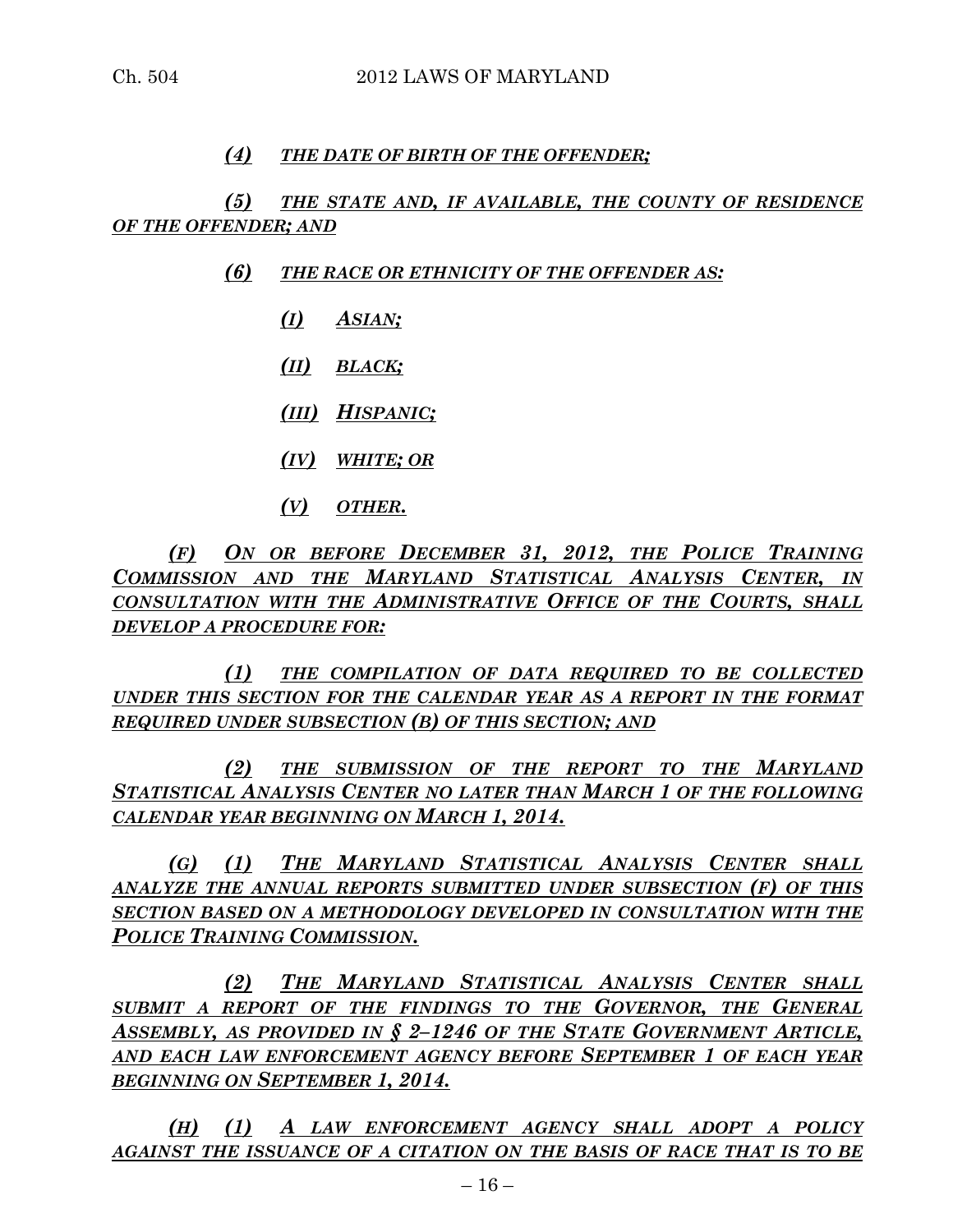*USED AS A MANAGEMENT TOOL TO PROMOTE NONDISCRIMINATORY LAW ENFORCEMENT AND IN THE TRAINING AND COUNSELING OF ITS OFFICERS.*

*(2) (I) THE POLICY SHALL PROHIBIT THE PRACTICE OF USING AN INDIVIDUAL'S RACE OR ETHNICITY AS THE SOLE JUSTIFICATION TO ISSUE A CITATION.*

*(II) THE POLICY SHALL MAKE CLEAR THAT IT MAY NOT BE CONSTRUED TO ALTER THE AUTHORITY OF A LAW ENFORCEMENT OFFICER TO MAKE AN ARREST, CONDUCT A SEARCH OR SEIZURE, OR OTHERWISE FULFILL THE OFFICER'S LAW ENFORCEMENT OBLIGATIONS.*

*(3) THE POLICY SHALL PROVIDE FOR THE LAW ENFORCEMENT AGENCY TO PERIODICALLY REVIEW DATA COLLECTED UNDER SUBSECTION (E) OF THIS SECTION AND TO REVIEW THE ANNUAL REPORT OF THE MARYLAND STATISTICAL ANALYSIS CENTER FOR PURPOSES OF PARAGRAPH (1) OF THIS SUBSECTION.*

SECTION 4. *6.* AND BE IT FURTHER ENACTED, That Section 2 of this Act shall take effect October 1, 2012 *January 1, 2013*.

*SECTION 7. AND BE IT FURTHER ENACTED, That the obligation of the Office of the Public Defender to provide representation to indigent defendants at bail hearings before District Court or circuit court judges under § 16–204 of the Criminal Procedure Article, as enacted by Section 3 of this Act, applies only to bail hearings occurring on or after June 1, 2012.*

*SECTION 8. AND BE IT FURTHER ENACTED, That, beginning January 1, 2013, data shall be collected under Section 5 of this Act through December 31, 2017, and the Maryland Statistical Analysis Center shall issue a final report of its findings to the Governor, the General Assembly, in accordance with § 2–1246 of the State Government Article, and each law enforcement agency on or before August 31, 2018.* 

SECTION  $\frac{2}{5}$ ,  $\frac{6}{5}$ , AND BE IT FURTHER ENACTED, That this Act is an emergency measure, is necessary for the immediate preservation of the public health or safety, has been passed by a yea and nay vote supported by three–fifths of all the members elected to each of the two Houses of the General Assembly<del>, and</del> and, except as provided in Section 4 *6* of this Act, shall take effect from the date it is enacted. Section  $3/4$  of this Act shall remain effective until June 1, 2014, and, at the end of May 31, 2014, with no further action required by the General Assembly, Section 3 *4* of this Act shall be abrogated and of no further force and effect. *Section 5 of this Act shall remain effective until September 1, 2018, and, at the end of August 31, 2018, with no further action required by the General Assembly, Section 5 of this Act shall be abrogated and of no further force and effect.*